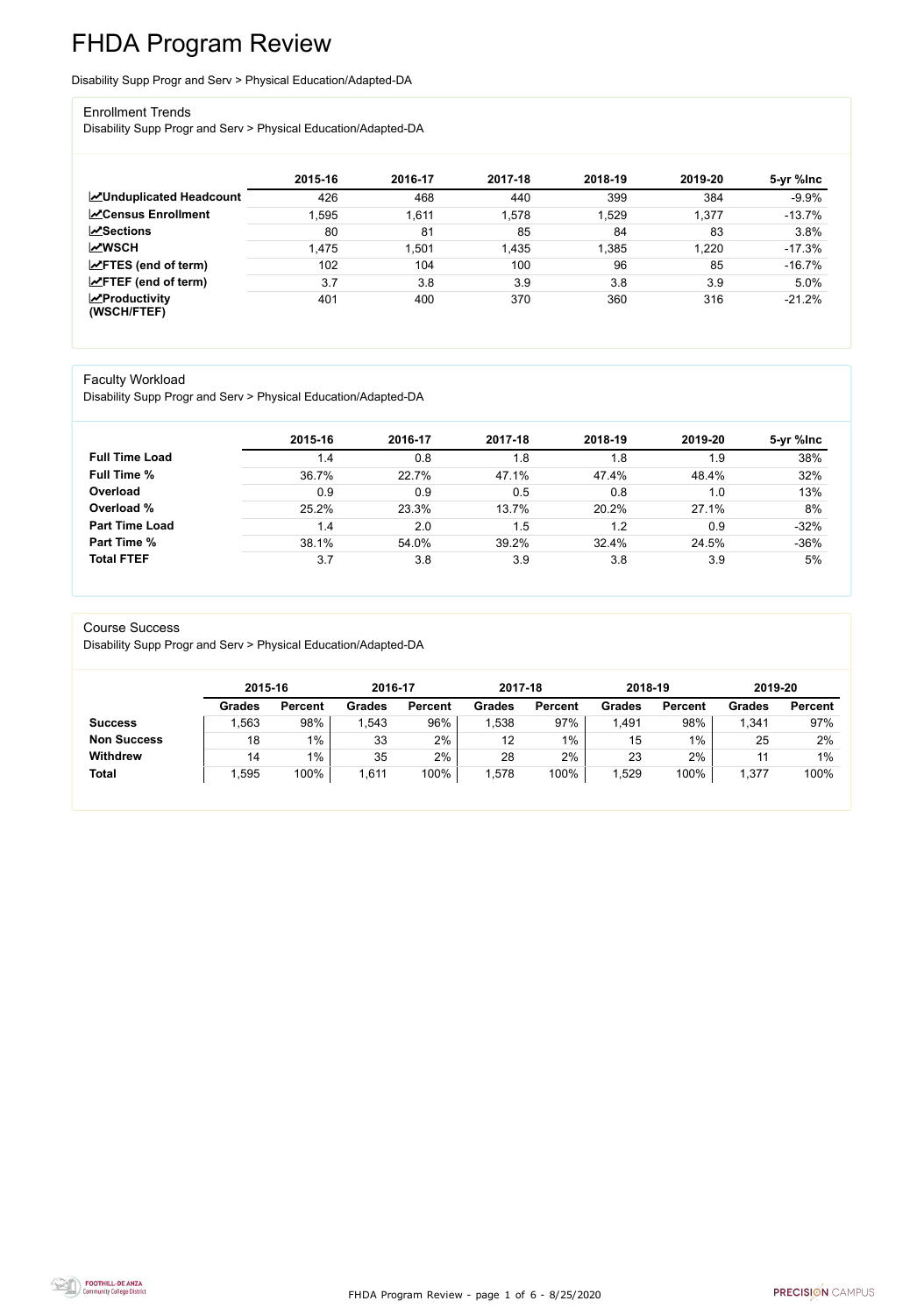FHDA Program Review - page 2 of 6 - 8/25/2020



### Course Success for African American, Latinx, and Filipinx Students

### Course Success for Asian, Native American, Pacific Islander, White, and Decline to State Students

|                    | 2015-16       |                | 2016-17       |                | 2017-18       |                | 2018-19       |                | 2019-20       |                |
|--------------------|---------------|----------------|---------------|----------------|---------------|----------------|---------------|----------------|---------------|----------------|
|                    | <b>Grades</b> | <b>Percent</b> | <b>Grades</b> | <b>Percent</b> | <b>Grades</b> | <b>Percent</b> | <b>Grades</b> | <b>Percent</b> | <b>Grades</b> | <b>Percent</b> |
| <b>Success</b>     | 199           | 96%            | 224           | 91%            | 239           | 96%            | 250           | 95%            | 221           | 97%            |
| <b>Non Success</b> |               | 3%             |               | 3%             |               | $0\%$          |               | 2%             |               | $1\%$          |
| <b>Withdrew</b>    |               | $1\%$          | 14            | 6%             |               | 3%             |               | 2%             |               | 2%             |
| <b>Total</b>       | 208           | 100%           | 246           | 100%           | 248           | 100%           | 262           | 100%           | 227           | 100%           |

|                    | 2015-16       |                | 2016-17       |                | 2017-18       |                | 2018-19       |                | 2019-20       |                |
|--------------------|---------------|----------------|---------------|----------------|---------------|----------------|---------------|----------------|---------------|----------------|
|                    | <b>Grades</b> | <b>Percent</b> | <b>Grades</b> | <b>Percent</b> | <b>Grades</b> | <b>Percent</b> | <b>Grades</b> | <b>Percent</b> | <b>Grades</b> | <b>Percent</b> |
| <b>Success</b>     | .364          | 98%            | 1,319         | 97%            | .299          | 98%            | 1,241         | 98%            | 1,120         | 97%            |
| <b>Non Success</b> | 12            | $1\%$          | 25            | 2%             |               | $1\%$          |               | $1\%$          | 23            | 2%             |
| <b>Withdrew</b>    |               | $1\%$          | 21            | 2%             | 20            | 2%             |               | $1\%$          |               | $1\%$          |
| <b>Total</b>       | ,387          | 100%           | 1,365         | 100%           | 1,330         | 100%           | 1,267         | 100%           | ,150          | 100%           |
|                    |               |                |               |                |               |                |               |                |               |                |

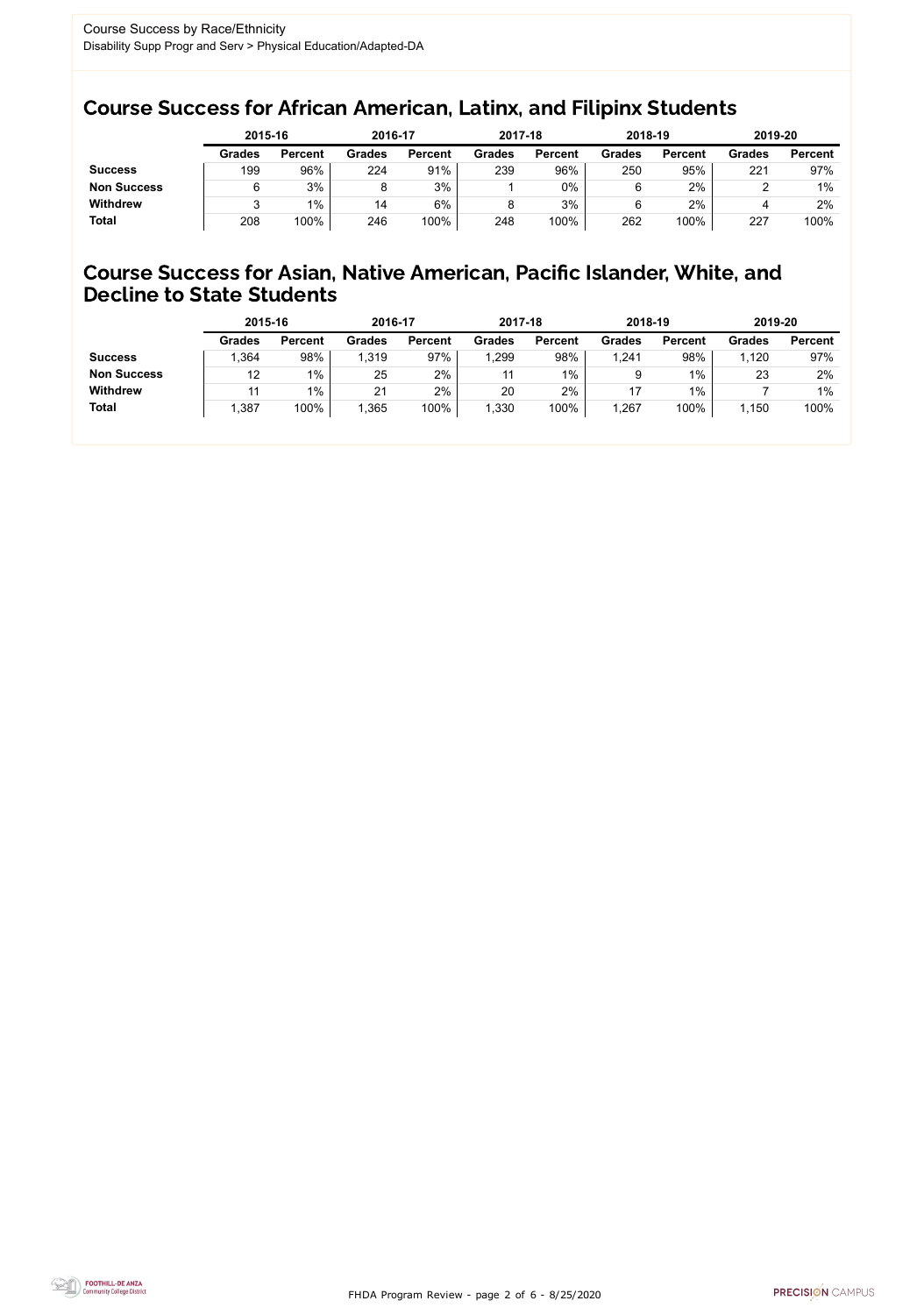

Some courses may continue to be listed but no longer have data due to renumbering or because the course was not offered in the past five years.



### by Gender

|                     |      | 2015-16        |      | 2016-17        |       | 2017-18        |      | 2018-19        | 2019-20 |                |
|---------------------|------|----------------|------|----------------|-------|----------------|------|----------------|---------|----------------|
|                     | Enr  | <b>Percent</b> | Enr  | <b>Percent</b> | Enr   | <b>Percent</b> | Enr  | <b>Percent</b> | Enr     | <b>Percent</b> |
| <b>Female</b>       | 798  | 50%            | 775  | 48%            | 769   | 49%            | 711  | 47%            | 600     | 44%            |
| <b>Male</b>         | 789  | 49%            | 831  | 52%            | 804   | 51%            | 813  | 53%            | 773     | 56%            |
| <b>Not Reported</b> |      | $1\%$          |      | $0\%$          | 5     | 0%             |      | 0%             |         | 0%             |
| <b>Total</b>        | ,595 | 100%           | ,611 | 100%           | 1,578 | 100%           | ,529 | 100%           | 1,377   | 100%           |

## by Ethnicity

|                         |       | 2015-16        |       | 2016-17        |       | 2017-18        | 2018-19     |                | 2019-20        |                |
|-------------------------|-------|----------------|-------|----------------|-------|----------------|-------------|----------------|----------------|----------------|
|                         | Enr   | <b>Percent</b> | Enr   | <b>Percent</b> | Enr   | <b>Percent</b> | Enr         | <b>Percent</b> | Enr            | <b>Percent</b> |
| <b>African American</b> | 41    | 3%             | 57    | 4%             | 55    | 3%             | 61          | 4%             | 67             | 5%             |
| Asian                   | 217   | 14%            | 250   | 16%            | 270   | 17%            | 317         | 21%            | 297            | 22%            |
| <b>Filipinx</b>         | 18    | $1\%$          | 32    | 2%             | 43    | 3%             | 51          | 3%             | 29             | 2%             |
| Latinx                  | 149   | 9%             | 157   | 10%            | 150   | 10%            | 150         | 10%            | 131            | 10%            |
| <b>Native American</b>  | 11    | $1\%$          | 11    | $1\%$          | 4     | $0\%$          | 5           | $0\%$          | 5              | $0\%$          |
| <b>Pacific Islander</b> | 3     | $0\%$          |       | $0\%$          | 0     | $0\%$          | $\mathbf 0$ | $0\%$          | $\overline{2}$ | $0\%$          |
| White                   | 997   | 63%            | 959   | 60%            | 931   | 59%            | 818         | 53%            | 727            | 53%            |
| <b>Decline to State</b> | 159   | 10%            | 144   | 9%             | 125   | 8%             | 127         | 8%             | 119            | 9%             |
| <b>Total</b>            | 1,595 | 100%           | 1,611 | 100%           | 1,578 | 100%           | 1,529       | 100%           | 1,377          | 100%           |

### by Age

|              |      | 2015-16        |       | 2016-17        |       | 2017-18        |      | 2018-19        |       | 2019-20        |  |
|--------------|------|----------------|-------|----------------|-------|----------------|------|----------------|-------|----------------|--|
|              | Enr  | <b>Percent</b> | Enr   | <b>Percent</b> | Enr   | <b>Percent</b> | Enr  | <b>Percent</b> | Enr   | <b>Percent</b> |  |
| 19 or less   | 8    | $1\%$          | 21    | $1\%$          | 14    | $1\%$          | 12   | $1\%$          | 15    | $1\%$          |  |
| $20 - 24$    | 76   | 5%             | 83    | 5%             | 79    | 5%             | 60   | 4%             | 64    | 5%             |  |
| 25-39        | 144  | 9%             | 176   | 11%            | 172   | 11%            | 154  | 10%            | 124   | 9%             |  |
| $40 +$       | ,367 | 86%            | 1,331 | 83%            | 1,313 | 83%            | ,303 | 85%            | 1,174 | 85%            |  |
| <b>Total</b> | ,595 | 100%           | 1,611 | 100%           | ,578  | 100%           | ,529 | 100%           | 1,377 | 100%           |  |

## by Education Level

|                           | 2015-16 |                |      | 2016-17        |      | 2017-18        | 2018-19 |                | 2019-20 |                |
|---------------------------|---------|----------------|------|----------------|------|----------------|---------|----------------|---------|----------------|
|                           | Enr     | <b>Percent</b> | Enr  | <b>Percent</b> | Enr  | <b>Percent</b> | Enr     | <b>Percent</b> | Enr     | <b>Percent</b> |
| <b>Bachelor or higher</b> | 433     | 27%            | 447  | 28%            | 468  | 30%            | 524     | 34%            | 454     | 33%            |
| <b>Associate</b>          | 95      | 6%             | 104  | 6%             | 91   | 6%             | 89      | 6%             | 76      | 6%             |
| <b>HS/Equivalent</b>      | 433     | 27%            | 414  | 26%            | 384  | 24%            | 305     | 20%            | 303     | 22%            |
| <b>All Other</b>          | 634     | 40%            | 646  | 40%            | 635  | 40%            | 611     | 40%            | 544     | 40%            |
| <b>Total</b>              | ,595    | 100%           | ,611 | 100%           | ,578 | 100%           | ,529    | 100%           | 1,377   | 100%           |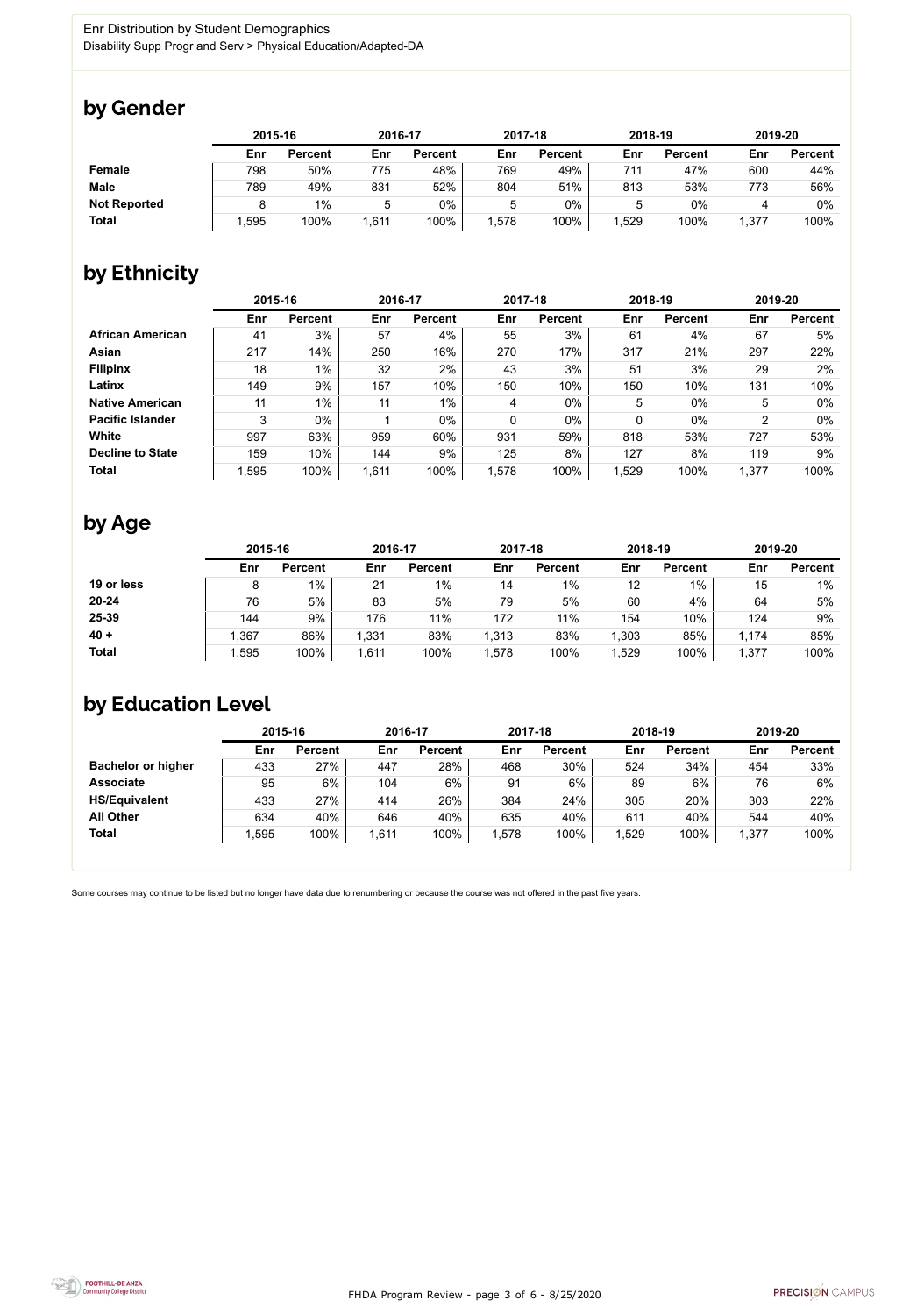FHDA Program Review - page 4 of 6 - 8/25/2020



#### Success Rates by Gender Disability Supp Progr and Serv > Physical Education/Adapted-DA

|                     | 2019-20       |                                                         |               |                |               |                |               |                |  |  |  |  |  |
|---------------------|---------------|---------------------------------------------------------|---------------|----------------|---------------|----------------|---------------|----------------|--|--|--|--|--|
|                     |               | <b>Withdrew</b><br><b>Non Success</b><br><b>Success</b> |               |                |               |                |               |                |  |  |  |  |  |
|                     | <b>Grades</b> | <b>Percent</b>                                          | <b>Grades</b> | <b>Percent</b> | <b>Grades</b> | <b>Percent</b> | <b>Grades</b> | <b>Percent</b> |  |  |  |  |  |
| <b>Female</b>       | 588           | 98%                                                     |               | 1%             | ხ             | $1\%$          | 600           | 100%           |  |  |  |  |  |
| <b>Male</b>         | 749           | 97%                                                     | 18            | 2%             | 6             | $1\%$          | 773           | 100%           |  |  |  |  |  |
| <b>Not Reported</b> | 4             | 100%                                                    | 0             | 0%             | 0             | 0%             |               | 100%           |  |  |  |  |  |
| All                 | 1,341         | 97%                                                     | 25            | 2%             | 11            | $1\%$          | 1,377         | 100%           |  |  |  |  |  |

|                     |                | 2018-19        |                    |                |                 |                |               |                |  |  |  |  |  |  |
|---------------------|----------------|----------------|--------------------|----------------|-----------------|----------------|---------------|----------------|--|--|--|--|--|--|
|                     | <b>Success</b> |                | <b>Non Success</b> |                | <b>Withdrew</b> |                |               | <b>Total</b>   |  |  |  |  |  |  |
|                     | <b>Grades</b>  | <b>Percent</b> | <b>Grades</b>      | <b>Percent</b> | <b>Grades</b>   | <b>Percent</b> | <b>Grades</b> | <b>Percent</b> |  |  |  |  |  |  |
| <b>Female</b>       | 701            | 99%            | 4                  | $1\%$          | 6               | $1\%$          | 711           | 100%           |  |  |  |  |  |  |
| <b>Male</b>         | 785            | 97%            | 11                 | $1\%$          | 17              | $2\%$          | 813           | 100%           |  |  |  |  |  |  |
| <b>Not Reported</b> | $\mathbf b$    | 100%           |                    | 0%             |                 | $0\%$          | b             | 100%           |  |  |  |  |  |  |
| All                 | 1,491          | 98%            | 15                 | $1\%$          | 23              | 2%             | ,529          | 100%           |  |  |  |  |  |  |

|                     |                | 2017-18        |                    |                |                 |                |               |                |  |  |  |  |  |
|---------------------|----------------|----------------|--------------------|----------------|-----------------|----------------|---------------|----------------|--|--|--|--|--|
|                     | <b>Success</b> |                | <b>Non Success</b> |                | <b>Withdrew</b> |                | <b>Total</b>  |                |  |  |  |  |  |
|                     | <b>Grades</b>  | <b>Percent</b> | <b>Grades</b>      | <b>Percent</b> | <b>Grades</b>   | <b>Percent</b> | <b>Grades</b> | <b>Percent</b> |  |  |  |  |  |
| Female              | 754            | 98%            | 5                  | $1\%$          | 10              | 1%             | 769           | 100%           |  |  |  |  |  |
| <b>Male</b>         | 780            | 97%            |                    | 1%             |                 | 2%             | 804           | 100%           |  |  |  |  |  |
| <b>Not Reported</b> | 4              | 80%            |                    | $0\%$          |                 | 20%            | ხ             | 100%           |  |  |  |  |  |
| All                 | ,538           | 97%            | 12                 | $1\%$          | 28              | 2%             | ,578          | 100%           |  |  |  |  |  |

|                     |               | 2016-17                                                 |               |                |               |                |               |                |  |
|---------------------|---------------|---------------------------------------------------------|---------------|----------------|---------------|----------------|---------------|----------------|--|
|                     |               | <b>Withdrew</b><br><b>Non Success</b><br><b>Success</b> |               |                |               |                |               | <b>Total</b>   |  |
|                     | <b>Grades</b> | <b>Percent</b>                                          | <b>Grades</b> | <b>Percent</b> | <b>Grades</b> | <b>Percent</b> | <b>Grades</b> | <b>Percent</b> |  |
| Female              | 747           | 96%                                                     | 14            | 2%             | 14            | 2%             | 775           | 100%           |  |
| <b>Male</b>         | 792           | 95%                                                     | 19            | 2%             | 20            | 2%             | 831           | 100%           |  |
| <b>Not Reported</b> | 4             | 80%                                                     |               | $0\%$          |               | 20%            | b             | 100%           |  |
| All                 | 1,543         | 96%                                                     | 33            | 2%             | 35            | 2%             | 1,611         | 100%           |  |

|                     |                |                |                    | 2015-16        |                 |                |               |                |
|---------------------|----------------|----------------|--------------------|----------------|-----------------|----------------|---------------|----------------|
|                     | <b>Success</b> |                | <b>Non Success</b> |                | <b>Withdrew</b> |                | <b>Total</b>  |                |
|                     | <b>Grades</b>  | <b>Percent</b> | <b>Grades</b>      | <b>Percent</b> | <b>Grades</b>   | <b>Percent</b> | <b>Grades</b> | <b>Percent</b> |
| Female              | 780            | 98%            | 12                 | 2%             | 6               | $1\%$          | 798           | 100%           |
| <b>Male</b>         | 775            | 98%            | 6                  | $1\%$          | 8               | $1\%$          | 789           | 100%           |
| <b>Not Reported</b> |                | 100%           |                    | 0%             | υ               | $0\%$          |               | 100%           |
| All                 | 1,563          | 98%            | 18                 | 1%             | 14              | $1\%$          | ,595          | 100%           |

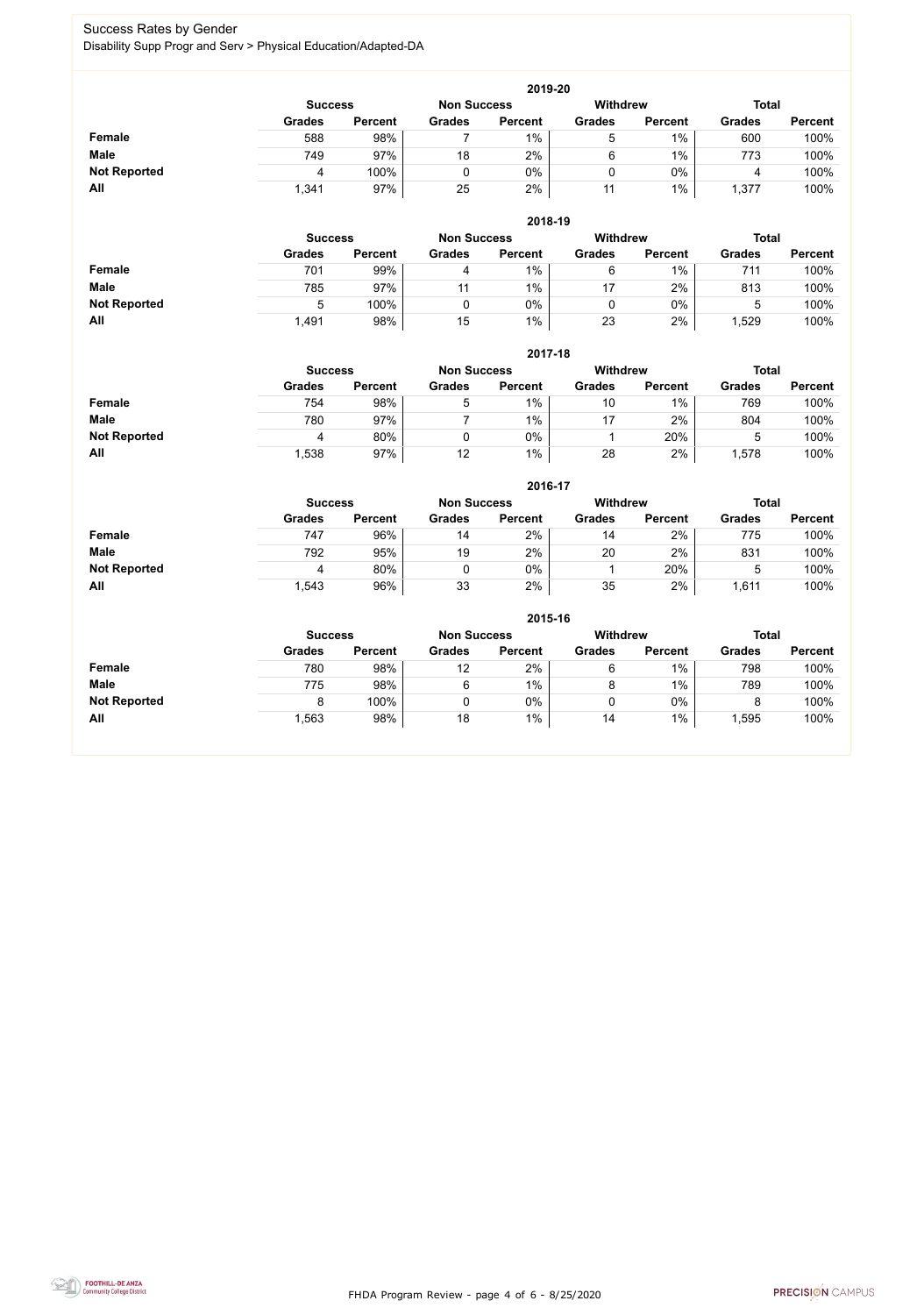FHDA Program Review - page 5 of 6 - 8/25/2020



## Success Rates by Age

Disability Supp Progr and Serv > Physical Education/Adapted-DA

|            |                |                    |               | 2019-20        |               |                |               |                |
|------------|----------------|--------------------|---------------|----------------|---------------|----------------|---------------|----------------|
|            | <b>Success</b> | <b>Non Success</b> |               | Withdrew       |               | <b>Total</b>   |               |                |
|            | <b>Grades</b>  | <b>Percent</b>     | <b>Grades</b> | <b>Percent</b> | <b>Grades</b> | <b>Percent</b> | <b>Grades</b> | <b>Percent</b> |
| 19 or less | 13             | 87%                |               | 7%             |               | 7%             | 15            | 100%           |
| $20 - 24$  | 60             | 94%                | 3             | 5%             |               | 2%             | 64            | 100%           |
| 25-39      | 117            | 94%                | C             | 2%             | 5             | 4%             | 124           | 100%           |
| $40 +$     | 1,151          | 98%                | 19            | 2%             | 4             | $0\%$          | 1,174         | 100%           |
| All        | 1,341          | 97%                | 25            | 2%             | 11            | $1\%$          | 1,377         | 100%           |

|            |                |                |               | 2018-19            |                 |                |               |                |
|------------|----------------|----------------|---------------|--------------------|-----------------|----------------|---------------|----------------|
|            | <b>Success</b> |                |               | <b>Non Success</b> | <b>Withdrew</b> |                | <b>Total</b>  |                |
|            | <b>Grades</b>  | <b>Percent</b> | <b>Grades</b> | <b>Percent</b>     | <b>Grades</b>   | <b>Percent</b> | <b>Grades</b> | <b>Percent</b> |
| 19 or less | 11             | 92%            |               | $0\%$              |                 | 8%             | 12            | 100%           |
| $20 - 24$  | 54             | 90%            |               | 2%                 | 5               | 8%             | 60            | 100%           |
| $25 - 39$  | 147            | 95%            | 3             | 2%                 | 4               | 3%             | 154           | 100%           |
| $40 +$     | 1,279          | 98%            | 11            | $1\%$              | 13              | $1\%$          | ,303          | 100%           |
| All        | 1,491          | 98%            | 15            | $1\%$              | 23              | 2%             | ,529          | 100%           |

|            |                                      |                |               | 2017-18        |               |                 |               |                |
|------------|--------------------------------------|----------------|---------------|----------------|---------------|-----------------|---------------|----------------|
|            | <b>Non Success</b><br><b>Success</b> |                |               |                |               | <b>Withdrew</b> | <b>Total</b>  |                |
|            | <b>Grades</b>                        | <b>Percent</b> | <b>Grades</b> | <b>Percent</b> | <b>Grades</b> | <b>Percent</b>  | <b>Grades</b> | <b>Percent</b> |
| 19 or less | 14                                   | 100%           | 0             | 0%             | 0             | $0\%$           | 14            | 100%           |
| $20 - 24$  | 74                                   | 94%            |               | $1\%$          | 4             | 5%              | 79            | 100%           |
| 25-39      | 169                                  | 98%            |               | $1\%$          | າ             | 1%              | 172           | 100%           |
| $40 +$     | 1,281                                | 98%            | 10            | $1\%$          | 22            | 2%              | 1,313         | 100%           |
| All        | 1,538                                | 97%            | 12            | $1\%$          | 28            | 2%              | 1,578         | 100%           |

|            |                |                    |               | 2016-17         |               |                |               |                |
|------------|----------------|--------------------|---------------|-----------------|---------------|----------------|---------------|----------------|
|            | <b>Success</b> | <b>Non Success</b> |               | <b>Withdrew</b> |               | <b>Total</b>   |               |                |
|            | <b>Grades</b>  | <b>Percent</b>     | <b>Grades</b> | <b>Percent</b>  | <b>Grades</b> | <b>Percent</b> | <b>Grades</b> | <b>Percent</b> |
| 19 or less | 19             | 90%                | 0             | 0%              | ▵             | 10%            | 21            | 100%           |
| 20-24      | 71             | 86%                |               | 8%              | 5             | 6%             | 83            | 100%           |
| 25-39      | 166            | 94%                | 5             | 3%              | 5             | 3%             | 176           | 100%           |
| $40 +$     | 1,287          | 97%                | 21            | 2%              | 23            | 2%             | 1,331         | 100%           |
| All        | 1,543          | 96%                | 33            | 2%              | 35            | 2%             | 1,611         | 100%           |

|            |                                      |                |               | 2015-16        |                 |                |               |                |
|------------|--------------------------------------|----------------|---------------|----------------|-----------------|----------------|---------------|----------------|
|            | <b>Non Success</b><br><b>Success</b> |                |               |                | <b>Withdrew</b> |                | <b>Total</b>  |                |
|            | <b>Grades</b>                        | <b>Percent</b> | <b>Grades</b> | <b>Percent</b> | <b>Grades</b>   | <b>Percent</b> | <b>Grades</b> | <b>Percent</b> |
| 19 or less |                                      | 88%            |               | 13%            |                 | 0%             | 8             | 100%           |
| $20 - 24$  | 71                                   | 93%            | υ             | $0\%$          | 5               | 7%             | 76            | 100%           |
| 25-39      | 138                                  | 96%            | 6             | 4%             |                 | 0%             | 144           | 100%           |
| $40 +$     | 1,347                                | 99%            | 11            | $1\%$          | 9               | 1%             | 1,367         | 100%           |
| All        | 1,563                                | 98%            | 18            | $1\%$          | 14              | 1%             | 1,595         | 100%           |